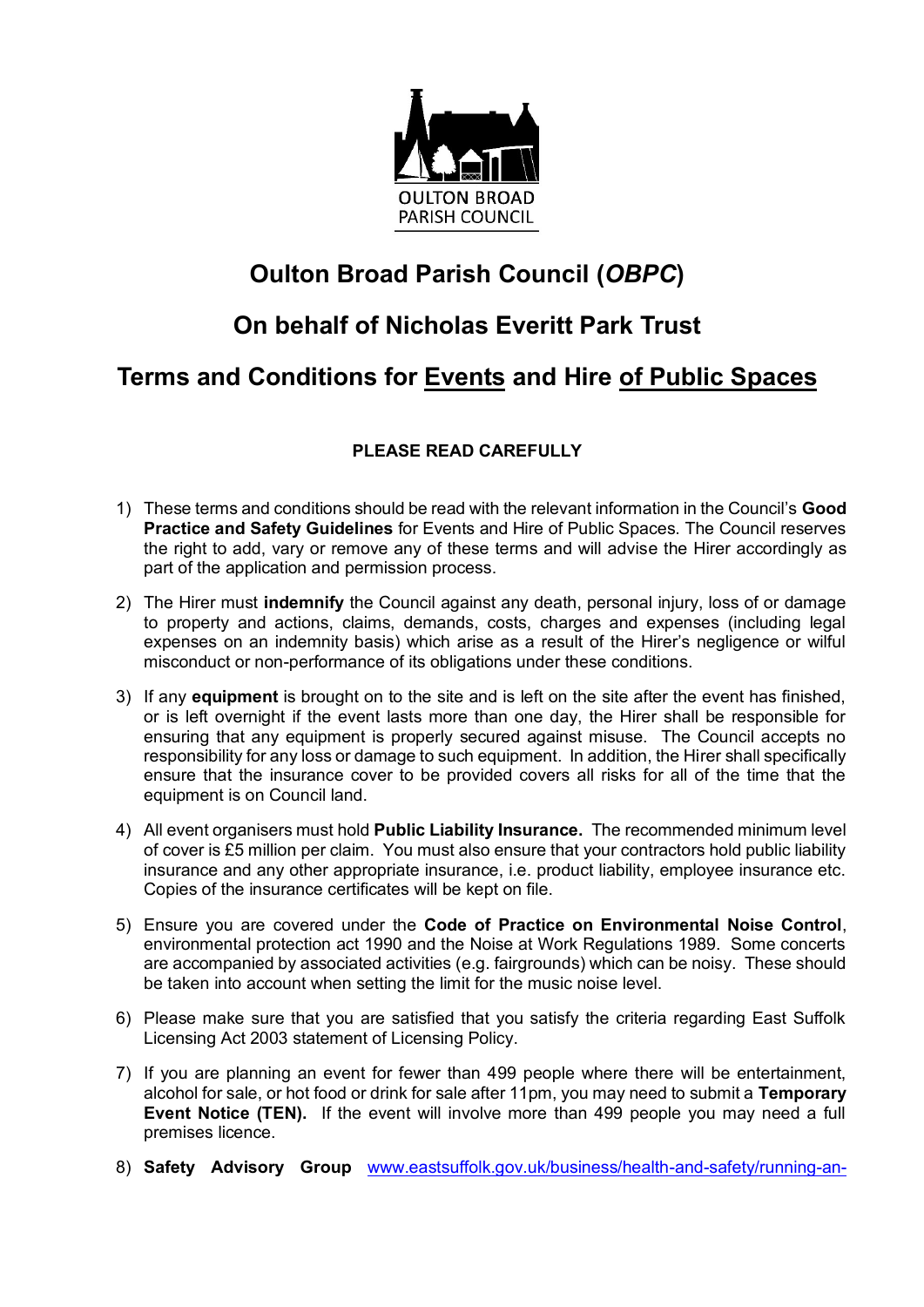[event-safety/](http://www.eastsuffolk.gov.uk/business/health-and-safety/running-an-event-safety/) We would suggest that you plan any events that you are running using the quidance and inform East Suffolk.

- 9) The Hirer is responsible for controlling **access** to the site for the duration of the event, which shall include setting up and taking down times. In particular, the Hirer shall so operate any traffic bollards or any other device owned by the Council in such a manner as to prevent unauthorised access to the site. In the event that the Hirer permits or by his actions brings about unauthorised occupation of the site, the Hirer shall pay to the Council all costs properly incurred by it in seeking the removal of such persons from the site. Please respect the park, drive 5 mph with your hazards on. Limit the traffic to the park at all times. Please also be respectful when leaving the park on the public roads.
- 10) All documentation for **fairground** rides must be submitted to OBPC before the event.
	- i. It should be noted that the Deed-of-Gift for Nicholas Everitt Park precludes '*roundabouts'* or other noisy equipment.
	- ii. The Council will require details of all equipment and units no less than six weeks prior to the event. Funfair operators are required to provide the Council with the insurance, ride inspection certificates and specific risk assessments for any rides that they intend to have at their event no less than six weeks prior to the event.
	- iii. Certification that the structures comply with the HSE guidance notes must be submitted a minimum of four normal office-working hours prior to the event by agreement or another period, as specified by OBPC.
	- iv. Details of the electrical and structural contractor must be submitted for the council's approval no less than fifteen working days before the event by agreement, or another period, as specified by OBPC.
	- v. Failure to provide the information required by the due date shall entitle the Council to cancel the event.
- 11) All documentation for **Inflatable play equipment** must be submitted to OBPC before the event:
	- i. The operator can provide a copy of the current PIPA test certificate for the equipment.
	- ii. The operator carries out the daily checks on the equipment as required by EIS7
	- iii. You know when the equipment was last fully inspected
	- iv. You get full instructions on its safe operation
	- v. The equipment is clearly marked with limitations of use e.g. maximum wind speeds it will withstand, user height etc.
- 12) For a small event, **temporary structures** may be market stalls and a marquee. Larger events and festivals may include stages, grandstands, lighting towers, gantries, site offices etc.

Larger temporary structures need to be signed off by Independent Engineers before they can be used.

- 13) The event's organiser is responsible for all **safety aspects** of the event prior, during and after the event and must accept liability for any loss, damage injury or death, howsoever and by whomsoever caused.
- 14) **Fly posting in any form is not permitted** and may result in prosecution. Any breach of the condition will result in immediate cancellation of the permission to use the site. The cost of removing the fly posting will be deducted from the hirer's deposit.
- 15) It is not permitted, without prior written agreement, to use any **public address system**, loudspeaker apparatus, engines or generators.
- 16) The giving of goldfish or other **live creatures** as prizes is banned.
- 17) No circuses with **performing animals** of any kind are permitted at any event. The keeping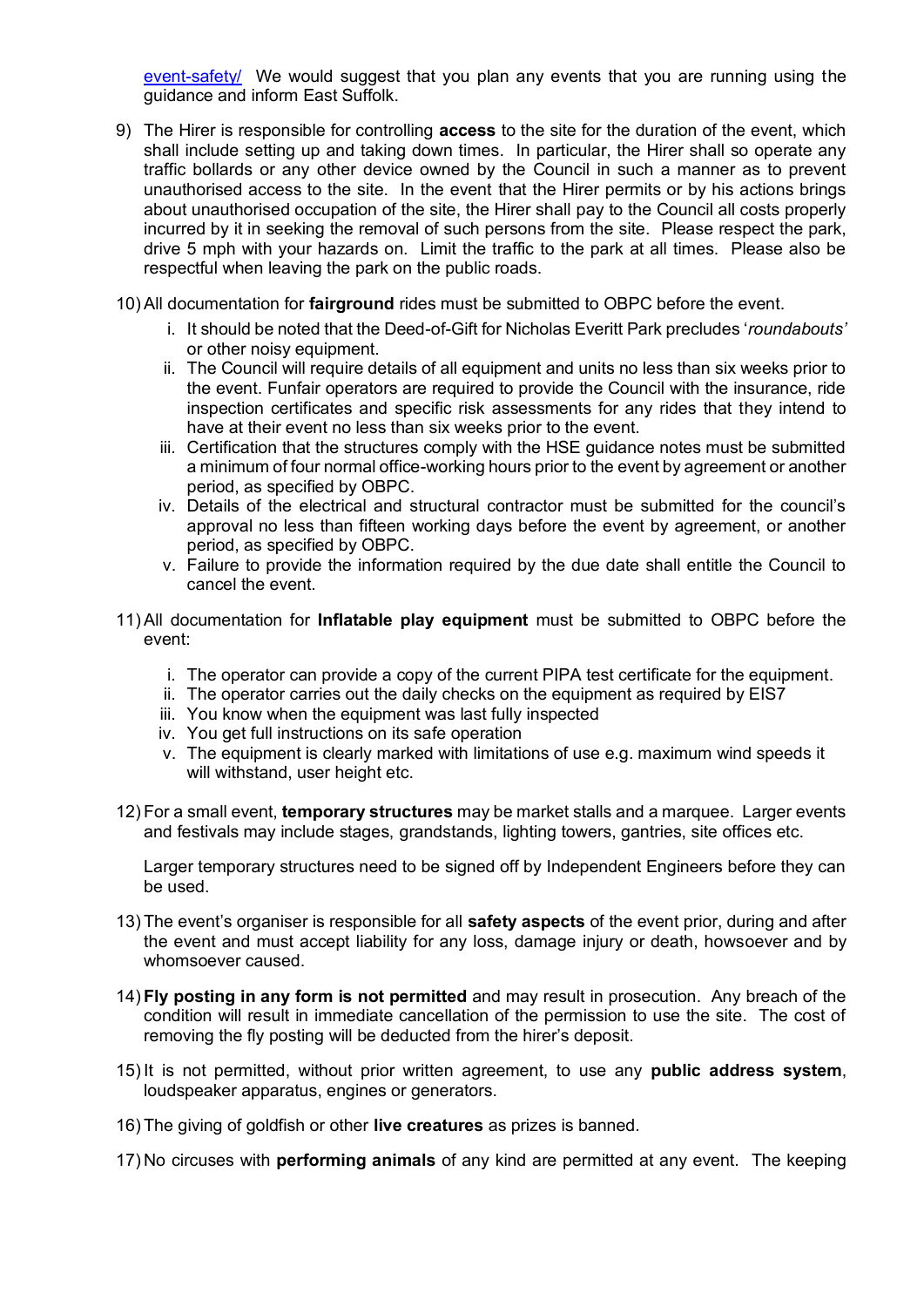and/or use of some animals requires a licence to do so e.g. pony/donkey rides or specified dangerous wild animals such as reindeer etc.

- 18) No **car boot or jumble sales** or similar are permitted without prior agreement.
- 19) The **siting** of rides or attractions must be agreed in advance of the event, with OBPC and, as appropriate with East Suffolk Norse™ or other Council contractor.
- 20) **Catering units** are not permitted at events on Council land unless by prior arrangement and agreement has been given to the Hirer in writing. Relevant catering certificates must be produced in advance OBPC. A list of catering stalls is required. Please respect the retailers within the park and within a two-mile radius, speak to them first.
- 21) The Hirer shall at all times comply with any verbal or written **directions** or requirements by an officer of the Parish Council, East Suffolk Norse or other relevant contractor during the duration of the event. Any breach of these conditions or directions by the Hirer or any participant in the event may result in the offending persons being removed from the site and/or immediate cancellation of the event.
- 22) Where an event takes place on a Council site **normally accessible** to the public, the Hirer is to use as little of the site as is reasonable and to make provision for the public access to the remainder of the site.
- 23) The Council reserves the right to **refuse permission** for any booking without being required to give a reason for any such refusal.
	- i. It reserves the right to cancel any booked event or withdraw permission to use the land any time up to and including the day of the event.
	- ii. It reserves the right to cancel any booked event due to poor weather conditions.
	- iii. It reserves the right to cancel the event if it has sufficient concerns or doubts about the safety of the event or if the organisers have failed to comply with advice given by the District Council Safety Advisory Group
- 24) No **advertising material** may be issued or tickets sold until such time as permission has been granted by the Council for the event to take place.
- 25) Public **Firework Displays** at events must be properly planned and managed by a competent company or person i.e. someone with sufficient training and experience.
- 26) **High risk displays/activities** such as open water swimming, military re-enactments using black powder, motorcycle displays etc. require more detailed risk assessments than lower risk entertainment.
- 27) For the benefit and protection of the surrounding land, environment and wildlife and to avoid the risk of damage from fire thereto (the Hirer) agrees that he/she will not release or permit anyone on the land of the Council pursuant to this (Agreement) to mass release **balloons** or release any sky lanterns whatsoever.
- 28) Where appropriate a **deposit** will be taken for each event and will be required on application. This is fully refundable if no issues requiring remedial action arise. The Council reserves the right to deduct from this deposit the cost of any repairs or cleaning up required after the event and to require any additional payments to ensure full repairs etc can be made. Removal of rubbish, clearing up and reinstatement work must be carried out to the standard required by OBPC. It is not the responsibility of OBPC or East Suffolk Norse to clear up after you.
- 29) **Fees** are set annually by the Council with reduced concessions for charities and community groups.
- 30) OBPC does not provide free **car parking** for events in its car parks. Any spaces used will need to pay the relevant charge. Permission to block off areas of the car parks, need to be sought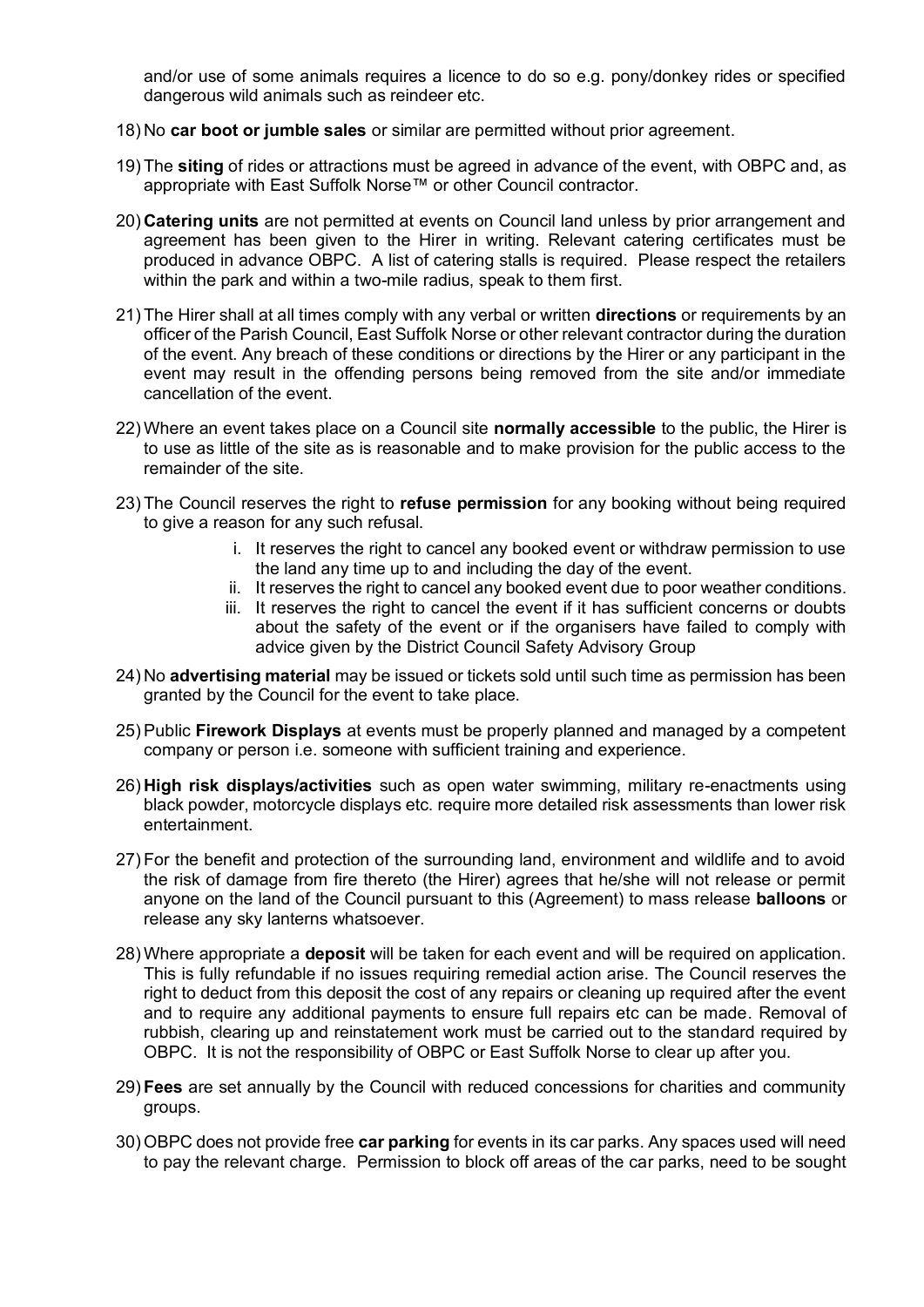before the event, OBPC will need to get permission, this may be chargeable by East Suffolk Norse. OBPC reserves the right to deduct from your deposit a fine of £25 for each unauthorised car on site.

- 31) Any **electricity** used should be only as authorised by the Council and will be charged at a flat rate of £10 per supply per day, or by unit used, whichever is the largest.
- 32) It is the event organiser's responsibility to make any arrangements regarding **cleansing, barriers, toilets** directly with East Suffolk Norse or other relevant OBPC contractor and pay any associated costs and to ensure that they have any necessary licences and permissions and comply with all relevant legislation.
- 33) You are responsible for **health and safety** at your event, check the Health and Safety at Work Act 1974
- 34) **Risk Assessments** cover all health, safety and planning aspects of your event. You should develop your risk assessments early on.
- 35) Most events require some professional **security or stewarding** to help with crowd control. Your risk assessments must include your security requirements.
- 36) You must document your procedures for fire, site evacuation, communicating with your audience in an **emergency**, contacting the emergency services etc. It is possible that your event could be the target of a **terrorist** incident and you may have to deal with a **bomb threat or suspicious** items left in or around the area.
- 37) You must provide adequate toilet facilities for your event attendees, staff and contractors. You will also need disabled facilities plus separate sanitary facilities for caterers.
- 38) If your event has the potential to cause **noise nuisance** to nearby residents, your plans will have to be approved by the Environmental Protection Team.
- 39) Consider any weather conditions which may lead you event being cancelled and howyou will monitor and manage this.
- 40) **Lighting** needs to be considered if the event will be in darkness at any point.
- 41) No **camping and BBQs** allowed within the park.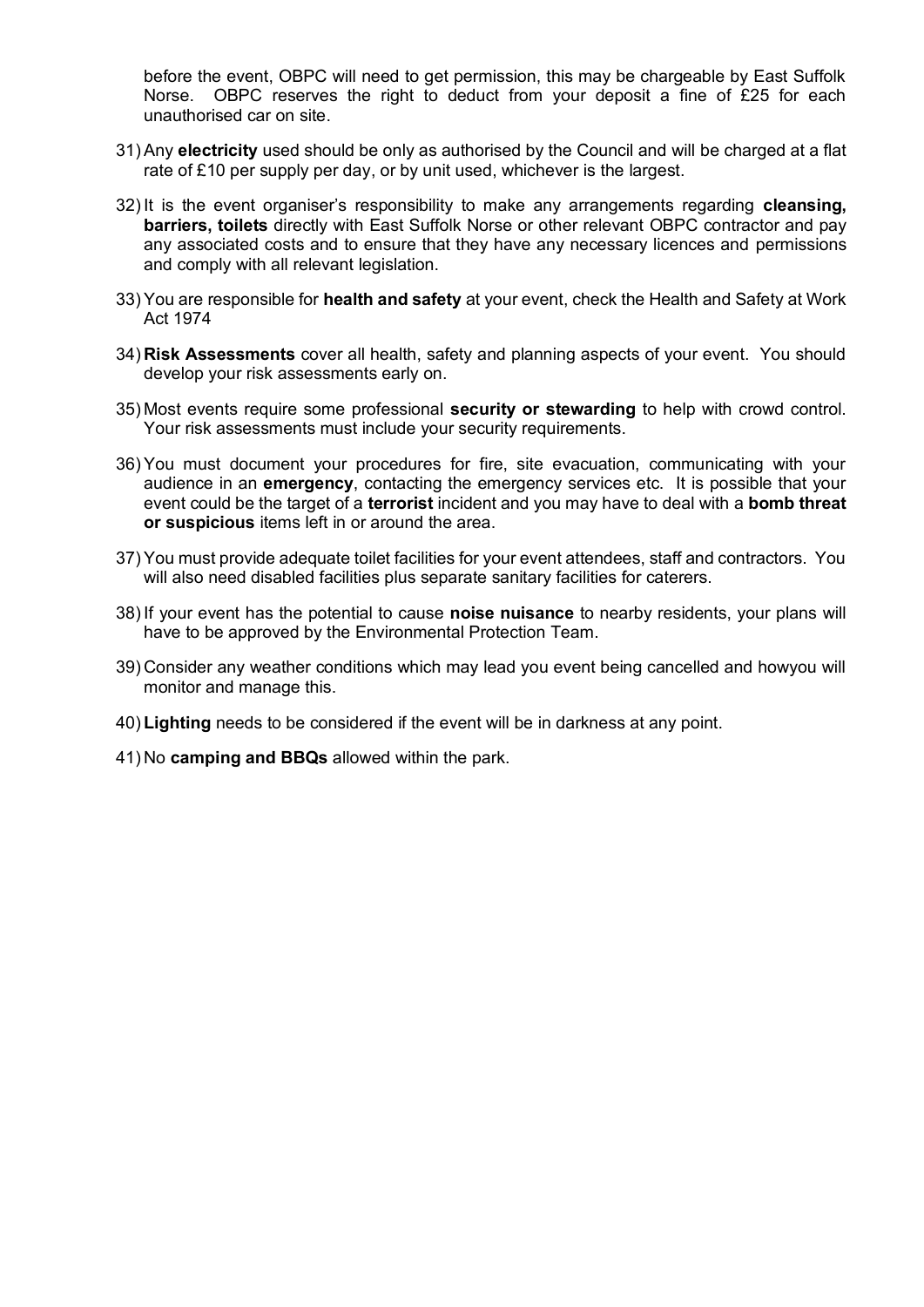### **EVENT APPLICATION FORM**

### **Please read through the Guidance Notes thoroughly before completing this section.**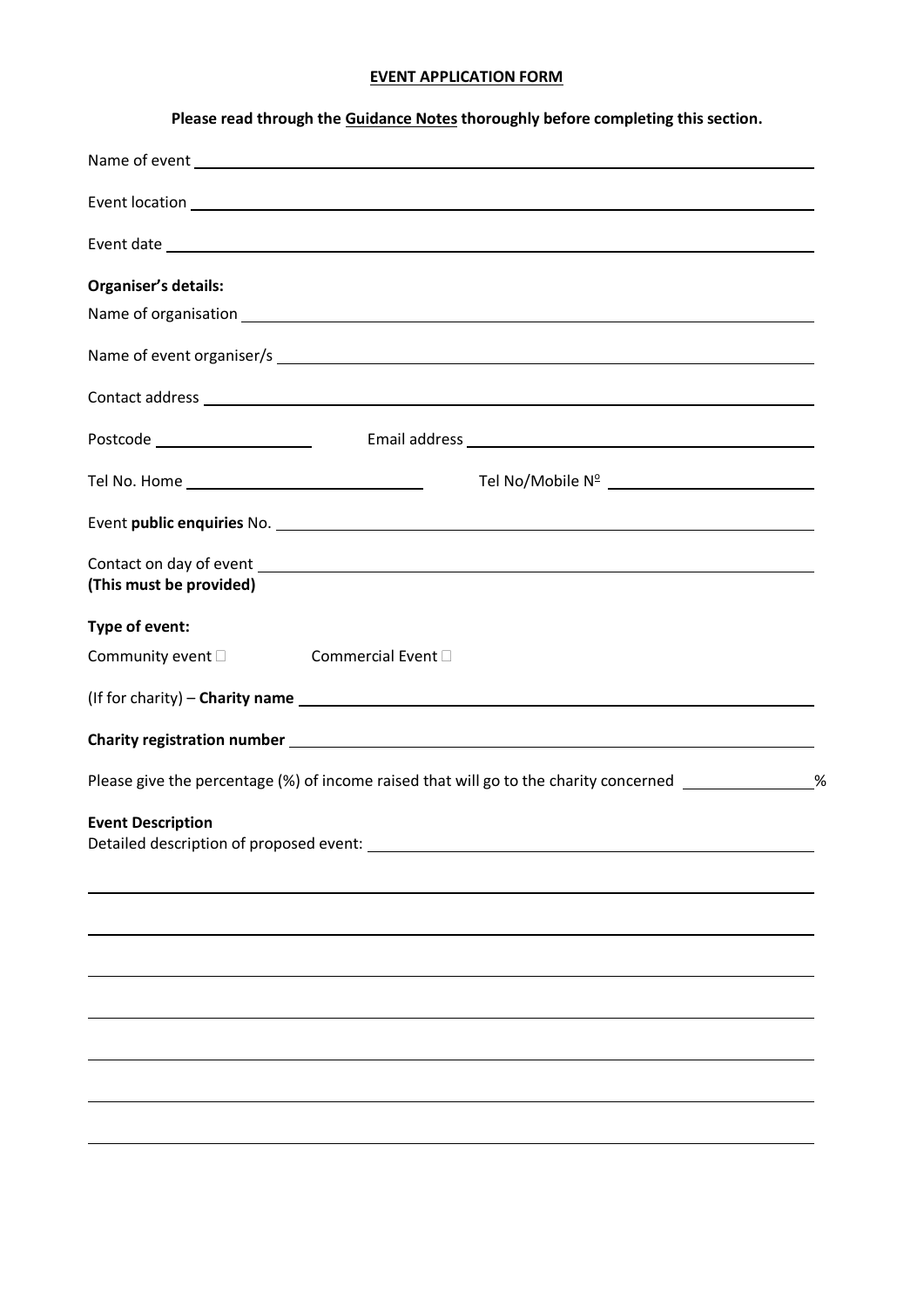|                                               |                | Date/time the site will be vacated after event _________________________________                                                                                                                                                     |  |  |
|-----------------------------------------------|----------------|--------------------------------------------------------------------------------------------------------------------------------------------------------------------------------------------------------------------------------------|--|--|
|                                               |                |                                                                                                                                                                                                                                      |  |  |
| <b>Admission price</b>                        | FREE           |                                                                                                                                                                                                                                      |  |  |
|                                               |                |                                                                                                                                                                                                                                      |  |  |
| at certain sites).                            |                | Will any of the following be featured at this event? Please tick appropriate boxes (some may be prohibited                                                                                                                           |  |  |
| <b>Attractions:</b><br>Fireworks/pyrotechnics | $\mathbb{R}$   | Details experience and the contract of the contract of the contract of the contract of the contract of the contract of the contract of the contract of the contract of the contract of the contract of the contract of the con       |  |  |
| Fairground rides                              | $\mathbb{R}^n$ |                                                                                                                                                                                                                                      |  |  |
| Inflatables                                   | $\mathbb{R}^n$ |                                                                                                                                                                                                                                      |  |  |
| Live music                                    | $\mathbb{R}^n$ |                                                                                                                                                                                                                                      |  |  |
| Live entertainment                            | $\Box$         | Details and the contract of the contract of the contract of the contract of the contract of the contract of the                                                                                                                      |  |  |
| Services:                                     |                |                                                                                                                                                                                                                                      |  |  |
| <b>First Aid</b>                              | $\Box$         |                                                                                                                                                                                                                                      |  |  |
| Security                                      | П              |                                                                                                                                                                                                                                      |  |  |
| <b>Stewards</b>                               | $\Box$         |                                                                                                                                                                                                                                      |  |  |
| Food/Drink concessions                        | $\mathbb{R}^n$ |                                                                                                                                                                                                                                      |  |  |
| <b>Staging</b>                                | П.             |                                                                                                                                                                                                                                      |  |  |
| <b>Marquees</b>                               | $\Box$         | Details experience and the contract of the contract of the contract of the contract of the contract of the contract of the contract of the contract of the contract of the contract of the contract of the contract of the con       |  |  |
| Generators                                    | $\Box$         | Details _______                                                                                                                                                                                                                      |  |  |
| Power Supply                                  | П              |                                                                                                                                                                                                                                      |  |  |
| PA system                                     | П              | Details experience and the contract of the contract of the contract of the contract of the contract of the contract of the contract of the contract of the contract of the contract of the contract of the contract of the con       |  |  |
| Lighting                                      | $\Box$         |                                                                                                                                                                                                                                      |  |  |
| <b>Toilets</b>                                | П              | Details experience and the contract of the contract of the contract of the contract of the contract of the contract of the contract of the contract of the contract of the contract of the contract of the contract of the con       |  |  |
| Alcohol provision                             | $\mathbb{R}^n$ | Details <b>Exercise Contract Contract Contract Contract Contract Contract Contract Contract Contract Contract Contract Contract Contract Contract Contract Contract Contract Contract Contract Contract Contract Contract Contra</b> |  |  |
| Water provision                               | $\mathbb{R}^n$ |                                                                                                                                                                                                                                      |  |  |

**Note:** Please supply as much information as possible on all the above items.

After this application has been submitted, **no additional items** may be included without the express consent of the appropriate department in writing.

**The council reserves the right to remove any unauthorised advertising and to recover the cost incurred from the event organisers.**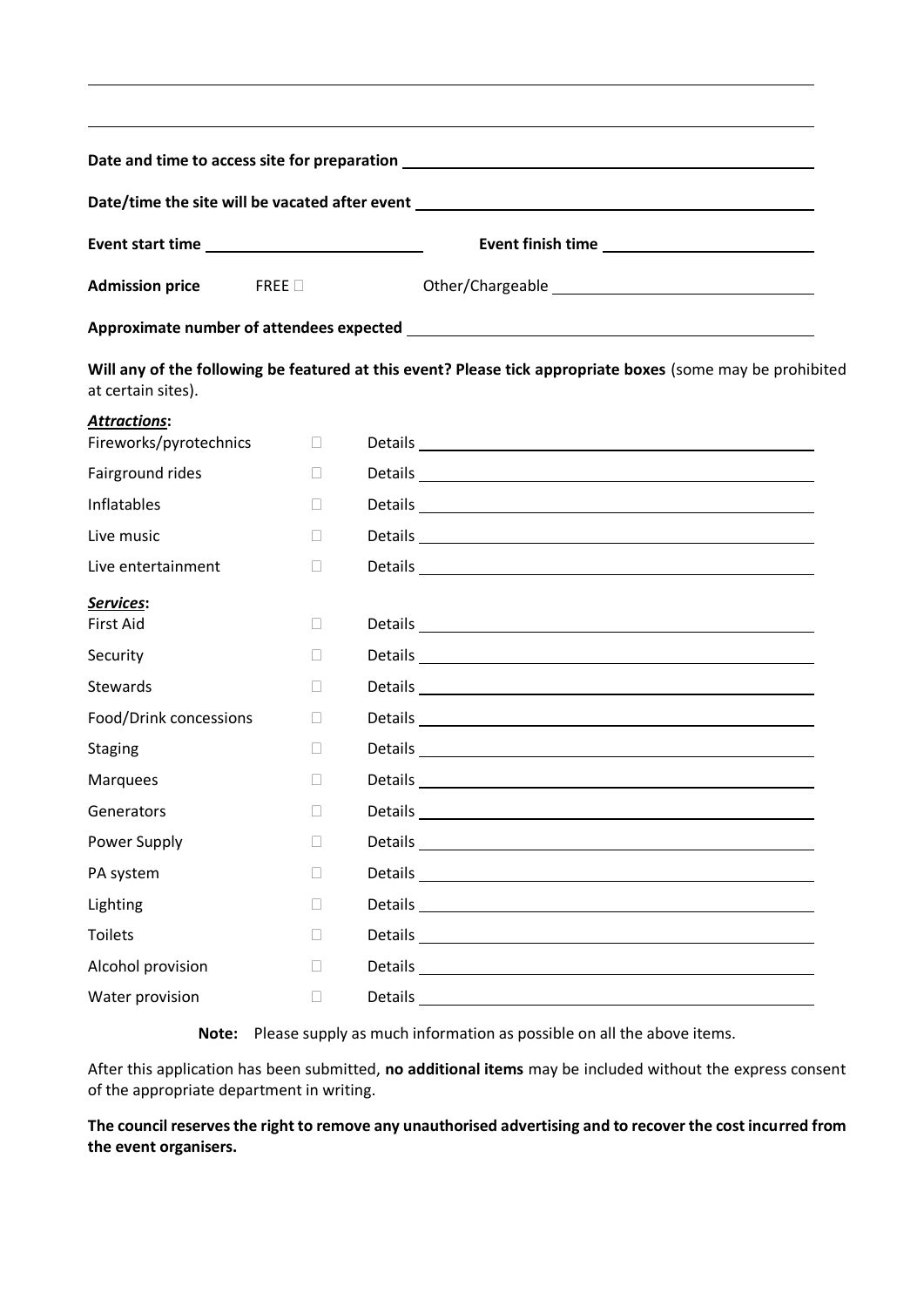**The event organiser/s should ensure that the site is regularly litter-picked during the event and cleared of all waste/litter after the event.**

**If the event organiser/s fail to do this the Council reserves the right to carry out any works in default and charge the event organiser the cost incurred.**

**If damage is sustained by the site as a result of, or in any direct action by the event and its attendees the Council reserves the right to complete works to restore and repair the site and charge the event organiser/s for any cost incurred.**

#### **Insurance:**

Event organisers are required to hold a current policy of insurance in respect of **Public Liability** and **Third Party risks** (including **products liability** where appropriate). The relevant limit of indemnity shall be an amount no smaller than £5 million per claim and the Council reserves the right to require a higher limit if deemed necessary.

#### **Organisers will be required to produce evidence of their insurance cover.**

#### **Risk Assessments & Event Plan:**

Event organisers must supply a copy of (i) risk assessment, (ii) event plan and (iii) site plan together with (iv) their application. The risk assessment must cover all aspects of the proposed events. Should these submissions be insufficient then permission will not be granted.

#### **Note:**

All applications must be made a MINIMUM of 42 days before the event. Applications outside of this time will not be considered and failure to comply may result in the Council refusing to grant permission/withdrawing permission for the event.

#### **Application:**

OBPC will assess the application in consultation with Suffolk Police, East Suffolk Norse and other relevant organisations. Once OBPC hasreceived feedback the Council will advise the Hirerif the application is successful and what the costs and any specific conditions will be. It will also be passed to the Suffolk Safety Advisory Group (SAG) for their consideration.

## *If permission is granted for this event, I hereby agree to comply with the terms and conditions of use set out by the Council and any departmental terms and conditions and all reasonable instructions given by all authorised Officers of the Council.*

*I confirm I have read and agree to all the terms and conditions* 

*I confirm I have enclosed evidence of my Public Liability Insurance, the Risk Assessment, an Event Plan and a Site Plan*

Signed Executive Contract of the Contract of the Contract of the Contract of the Contract of the Contract of the Contract of the Contract of the Contract of the Contract of the Contract of the Contract of the Contract of t

| Date |  |  |  |
|------|--|--|--|
|      |  |  |  |

Printed

| Position in organisation |  |
|--------------------------|--|
|                          |  |

**PLEASE RETURN COMPLETED FORM BY EMAIL TO:**

**[clerk@obpc.uk](mailto:clerk@obpc.uk)**